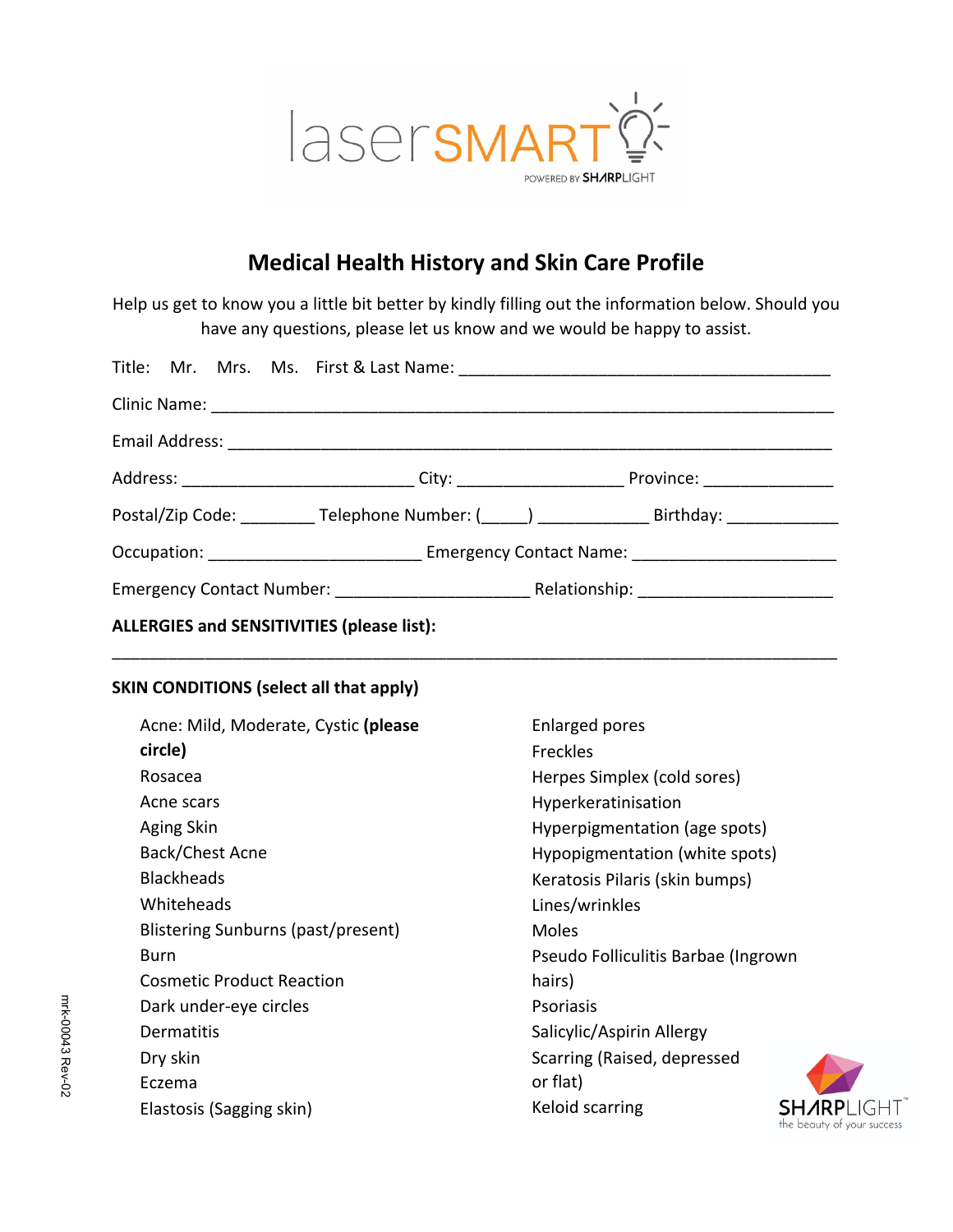| Seborrhea (excessive oiliness) | <b>Cherry Haemangiomas</b> |
|--------------------------------|----------------------------|
| Sensitive skin                 | Stretch marks              |
| Aloe Allergy                   | Sun Damage                 |
| Skin cancer (past/present)     | Telangiectasia             |
| Skin discoloration             | Uneven Texture             |
| Tattoos                        | Vitiligo                   |

## **Please list your top 3 skin care concerns in order of priority:**

| <u>.</u>     |  |  |
|--------------|--|--|
| -<br>-4<br>ັ |  |  |
|              |  |  |

#### **SUN EXPOSURE**

How do you react to the sun?

 Always burn, never tan Burn first, tan with difficulty Burn first, tan with ease Seldom burn, tan with ease Never burn, always tan

Do you use sun protection?

 Yes No

Sun Exposure?

 Occasional **Occupational** Recreational

When were you last exposed to the sun?

 Less than a week 2 weeks 1 month

Do you use tanning beds?

 Yes No

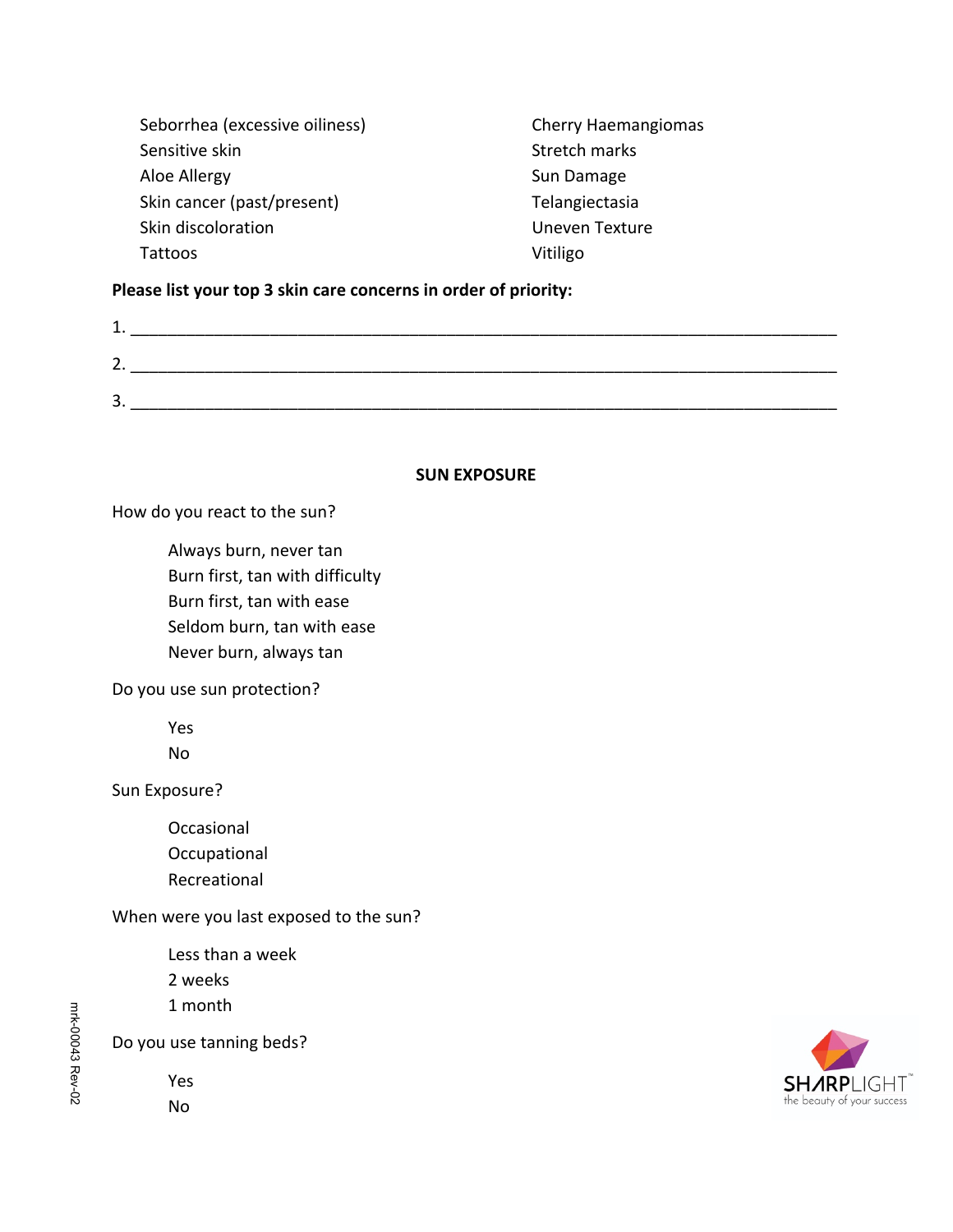|                                                                                |  |                                 | If yes, how often? Weekly Monthly Several times a week A few times per year                          |  |
|--------------------------------------------------------------------------------|--|---------------------------------|------------------------------------------------------------------------------------------------------|--|
| Do you use self tanner?                                                        |  |                                 |                                                                                                      |  |
| Yes<br>No                                                                      |  |                                 |                                                                                                      |  |
|                                                                                |  | <b>COSMETIC MEDICAL HISTORY</b> |                                                                                                      |  |
| Are you under the care of a dermatologist?                                     |  |                                 |                                                                                                      |  |
| Yes                                                                            |  |                                 |                                                                                                      |  |
| No                                                                             |  |                                 |                                                                                                      |  |
|                                                                                |  |                                 |                                                                                                      |  |
| Do you currently use, or have you previously used?                             |  |                                 |                                                                                                      |  |
| Accutane<br>Retinol                                                            |  |                                 |                                                                                                      |  |
| Hormone replacement therapy                                                    |  |                                 |                                                                                                      |  |
|                                                                                |  |                                 |                                                                                                      |  |
| Have you had plastic surgery?                                                  |  |                                 |                                                                                                      |  |
| Yes<br>No                                                                      |  |                                 |                                                                                                      |  |
|                                                                                |  |                                 | If yes, what procedure: __________________________________ when: ___________________________________ |  |
| Have you had cosmetic injections?                                              |  |                                 |                                                                                                      |  |
| Yes                                                                            |  |                                 |                                                                                                      |  |
| No                                                                             |  |                                 |                                                                                                      |  |
|                                                                                |  |                                 | If yes, what: ______________________body part: _________________________ when: _____________________ |  |
| Have you had any of the following cosmetic treatments (select all that apply): |  |                                 |                                                                                                      |  |
| Peels<br><b>Hair Reduction</b>                                                 |  |                                 |                                                                                                      |  |
| Photo facial                                                                   |  |                                 |                                                                                                      |  |
| Laser Resurfacing                                                              |  |                                 |                                                                                                      |  |
| <b>Body/Face Contouring</b>                                                    |  |                                 |                                                                                                      |  |
| Micro-needling<br>Microblading                                                 |  |                                 | the beauty of your success                                                                           |  |
|                                                                                |  |                                 |                                                                                                      |  |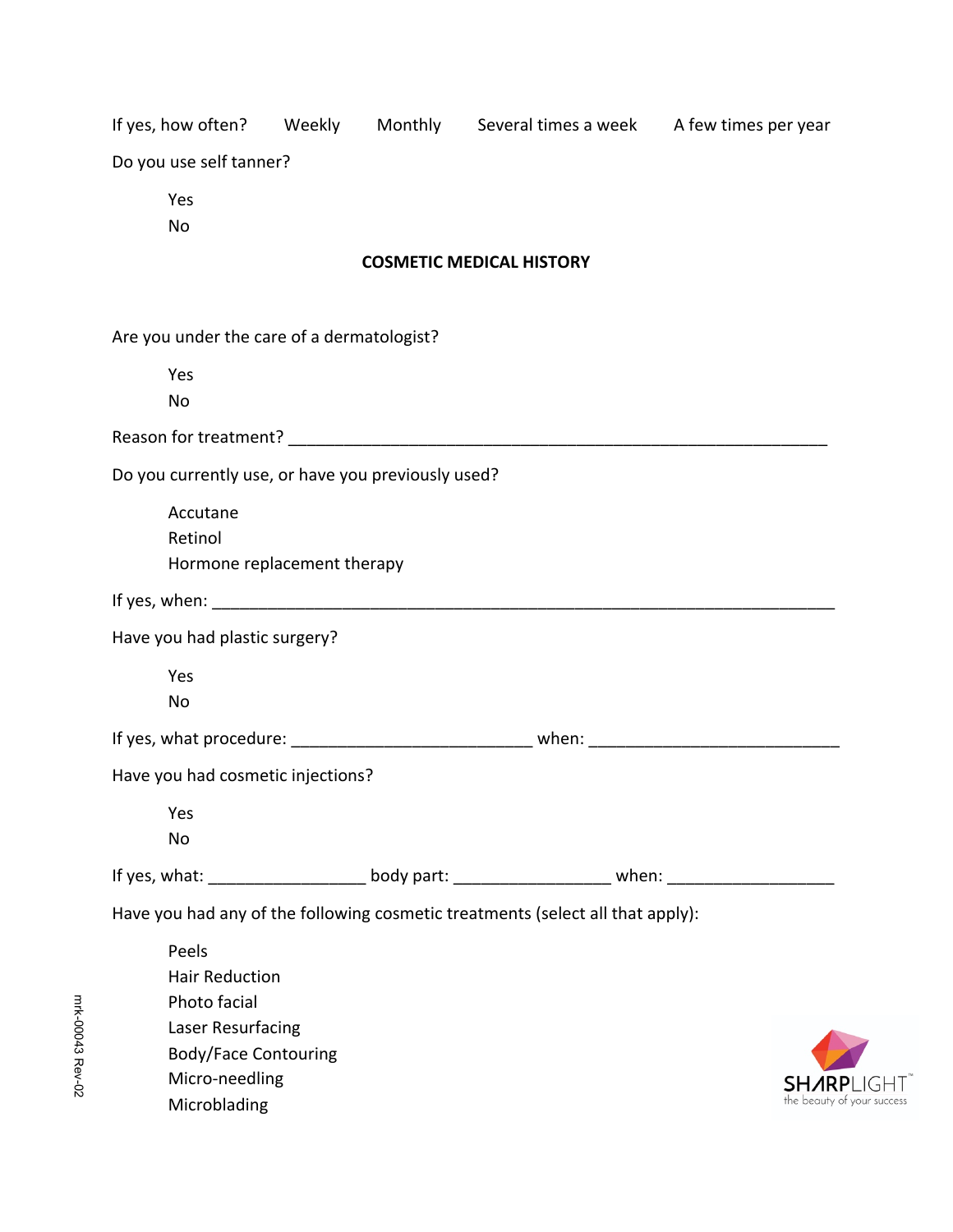### **GENERAL MEDICAL HISTORY**

| Do you have or ever had skin cancer? |                                              |                            |  |  |  |
|--------------------------------------|----------------------------------------------|----------------------------|--|--|--|
| Yes                                  |                                              |                            |  |  |  |
| No                                   |                                              |                            |  |  |  |
|                                      |                                              |                            |  |  |  |
| Please list all current medications: |                                              |                            |  |  |  |
|                                      |                                              |                            |  |  |  |
|                                      | Please list all relevant surgeries and when: |                            |  |  |  |
| Please select all that apply:        |                                              |                            |  |  |  |
| Anxiety depression                   |                                              | <b>HIV</b>                 |  |  |  |
| Cancer                               |                                              | Lupus                      |  |  |  |
| Constipation                         |                                              | Arthritis                  |  |  |  |
| <b>Contact lenses</b>                |                                              | Asthma                     |  |  |  |
| Crohn's/IBS                          |                                              | Implants (metal, silicone) |  |  |  |

-------------------------------------------------------------------------------------------------------------------------------

**LIFESTYLE**

| Anxiety depression        | HIV                  |
|---------------------------|----------------------|
| Cancer                    | Lupus                |
| Constipation              | Arthritis            |
| Contact lenses            | Asthma               |
| Crohn's/IBS               | Implants (metal,     |
| <b>Diabetes</b>           | Thyroid disorder     |
| Epilepsy                  | <b>Birth control</b> |
| Pacemaker                 | IUD.                 |
| Arrhythmia or Dysrhythmia | Menopause            |
| <b>Hearing Aids</b>       | Pregnant             |
| <b>Heart Disease</b>      | <b>Breastfeeding</b> |
| Hepatitis B or C          |                      |

How would you rate your stress level?

Have you had children?

 Yes No